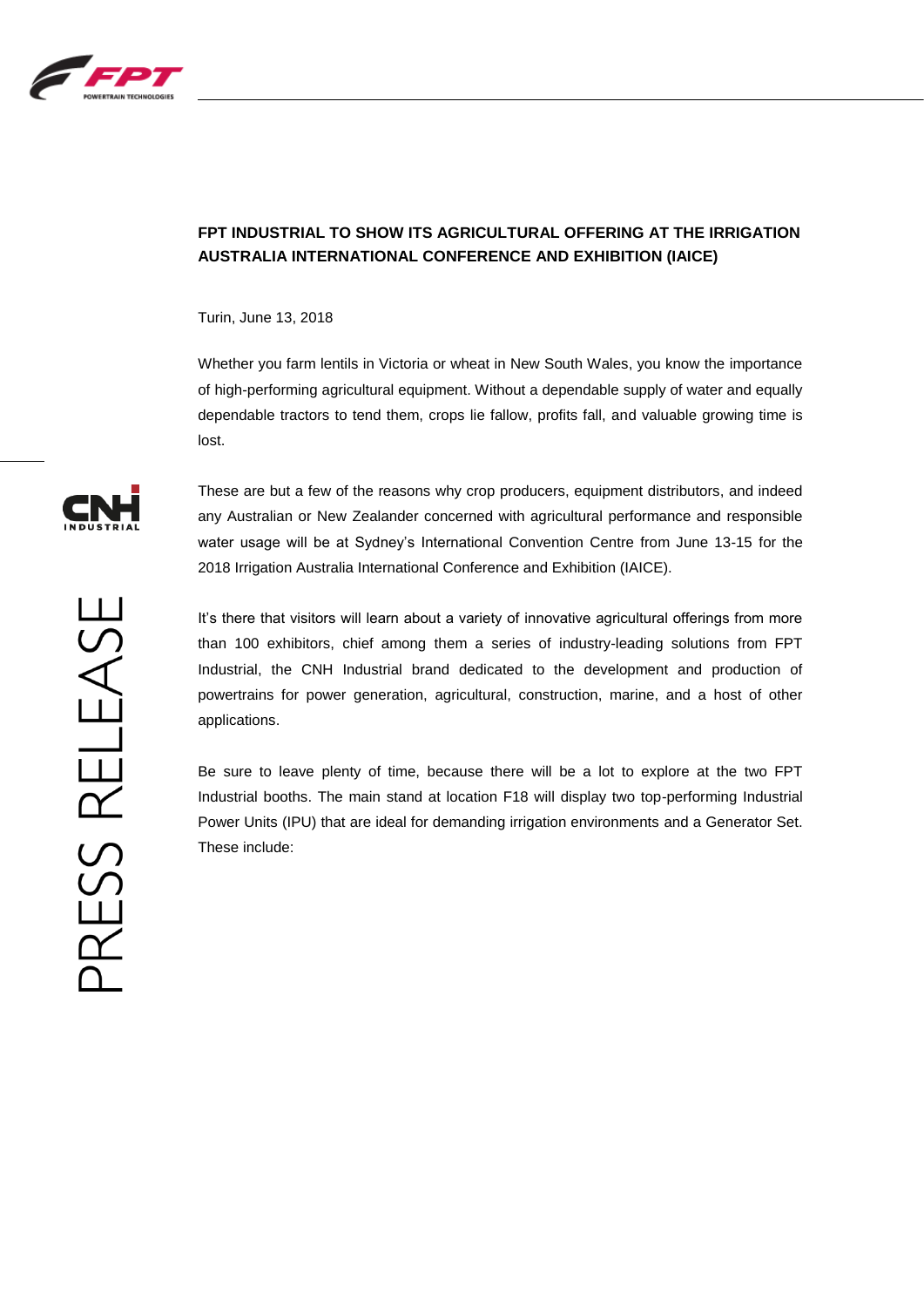



*FPT Industrial N45 engine*

 The N45 engine is a 4-cylinder, 4.5 litre inline engine with 4 valves per cylinder, a mechanical fuel injection system, and turbocharged aftercooler. It generates up to 126hp (93 kW) @ 2200 rpm and 525Nm of torque @ 1250rpm. It also meets Stage IIIA/Tier 3 emissions standards with minimum operating costs thanks to long oil change intervals.

The N45 engine is the muscle behind the GS NEF 60-ne and numerous other FPT Industrial power unit models, with a robust design and outstanding reliability. With more than 1.7 million units produced since 2001, it and other NEF-series engines have become a reference in the industry.



*FPT Industrial Cursor 9 engine*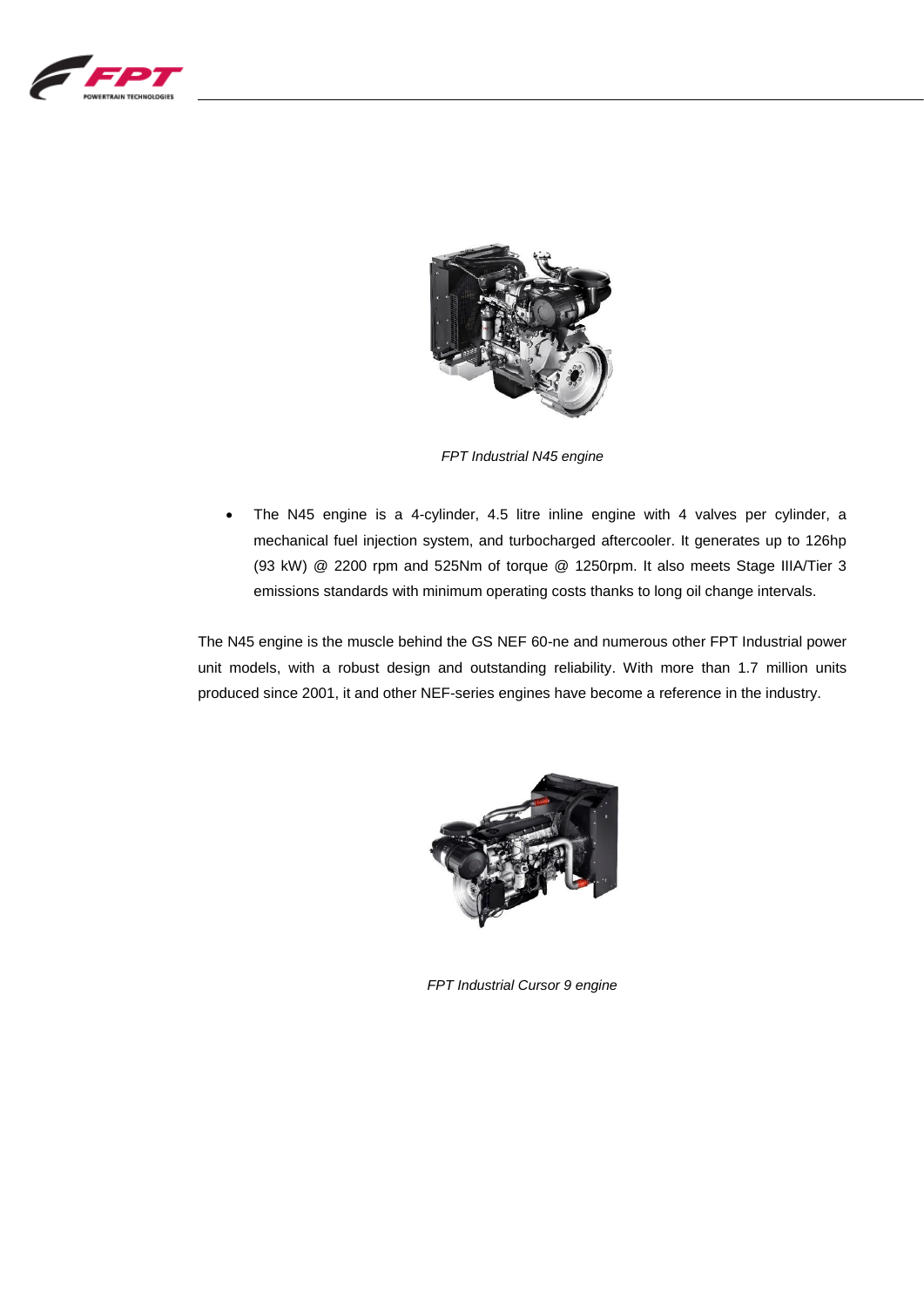

- Looking for even more power, FPT Industrial's Cursor 9 is an in-line 6-cylinder diesel engine that generates up to 354 hp (260 kW) @ 2100 rpm and offers max torque of 1500Nm @ 1400 rpm. It uses a common rail fuel injection system to deliver power and torque density 11% greater than competing systems, meeting Stage IIIA/Tier 3 emissions requirements. Plus, the Cursor 9 as part of FPT Industrial's Cursor engine series, is designed for great performance in even the most difficult conditions.
- The GS NEF 60-ne is a quiet and powerful Generator Set equipped with an in-line 4 cylinder engine that boasts "Prime Power" ratings of 60 kVA @ 50Hz and 66 kVA @ 50Hz while in Standby mode. With a range of configurations such as Mobile Heavy Duty Kit, Skid Kit, Emergency Kit, several electrical connections, automatic or manual control panels, and more, this plug-and-play, fully-enclosed Generator Set will be a welcome sight anywhere a reliable, fuel-efficient power source is needed.

These are just a few examples of FPT Industrial's broad assortment of industrial power units. Each is suitable for both mobile and stationary applications such as dewatering, manure processing, power spraying, wood and aggregate handling, and especially irrigation.

Once you've had a chance to check out a few of these newest additions to the FPT Industrial lineup, you might be in the mood for more innovations. If so, Booth D28 is the place to be. There you'll find the latest in agricultural workhorses, the New Holland T7 Heavy Duty tractor, a truly stylish yet powerful tractor.



*FPT Industrial N67 engine*